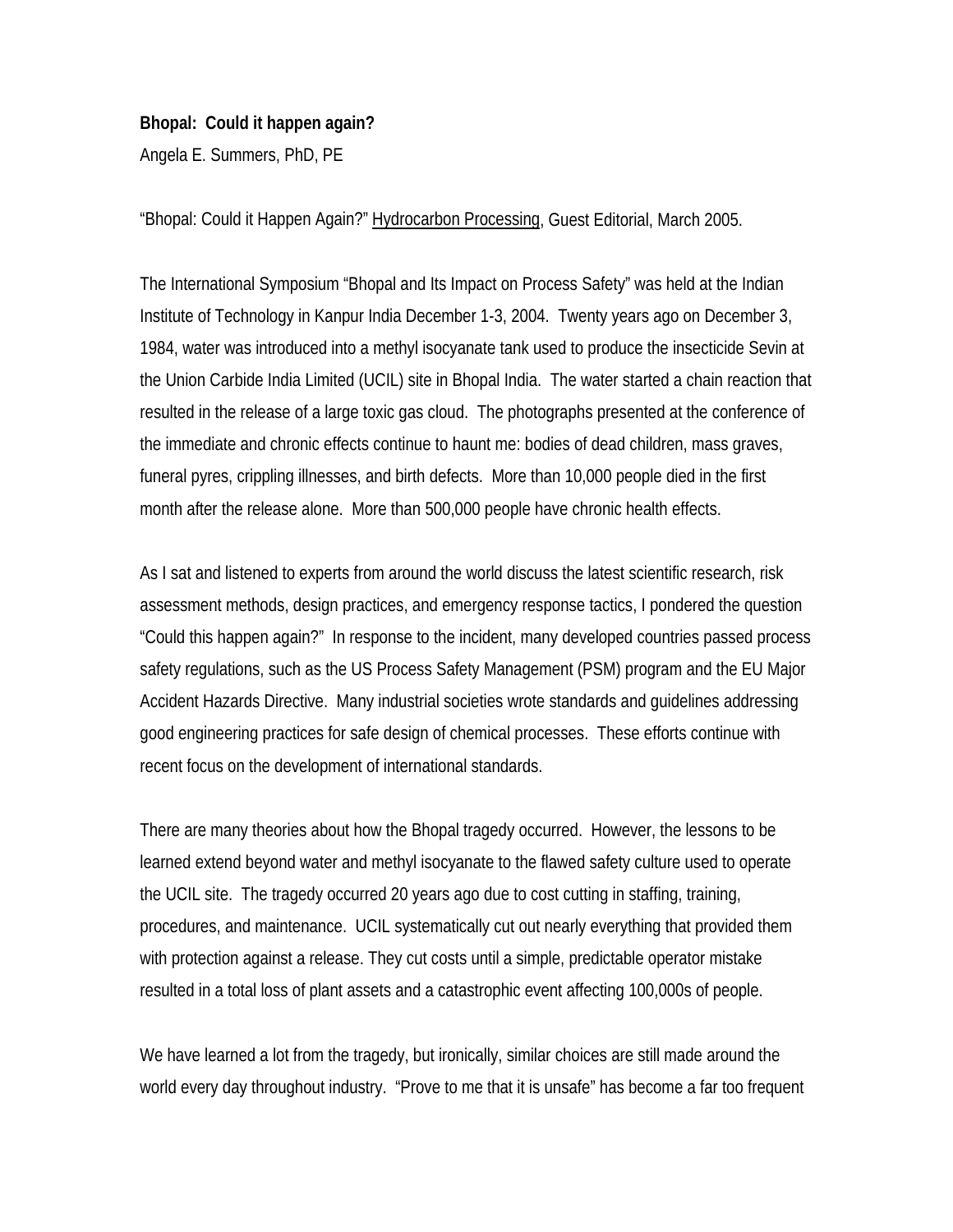refrain. Process industry leaders recognize that an investment in resources and equipment to prevent process incidents is essential to achieve the lowest lifecycle cost. But, there are many who lag behind, unwilling to make the necessary investment.

The lessons to be learned from the Bhopal tragedy also include acknowledgement of the poor judgment of local authorities who were so hungry for skilled employment opportunities and an increased tax base that they allowed UCIL to continue to operate even though there were repeated safety incidents, including worker fatalities and an off-site release, leading up to the December 3, 1984 release. Who protects the community, if not local authorities?

The Mary Kay O'Connor Process Safety Center (MKOPSC) at Texas A&M University states that its purpose is to make safety second nature. MKOPSC (http://process-safety.tamu.edu/) is supported by a steering committee of chemical industry representatives who believe, as I do, that safe operation equates to economic operation. Dramatic improvements in plant operation and economics can be realized when plant design, operation and maintenance is bounded by safety principles. MKOPSC also believes that education and research are important tools in the prevention of process safety incidents, resulting in Texas A&M University being one of few universities in the world to require that chemical engineering students take a course in process safety as part of the core curriculum.

Many universities wrongly believe that process safety is a regulatory matter that should be addressed through training after employment. The educational process focuses solely on engineering fundamentals, such as chemistry, fluid flow, thermodynamics, and kinetics. However, overlooked hazards resulted in the Bhopal incident, when water went into the wrong tank starting a chemical reaction driven to a deadly consequence by thermodynamics and kinetics. Students can not be expected to understand the danger that their decisions pose when they have not been exposed to basic safety principles, such as risk assessment and failure analysis. Students who are taught how to optimize process operation to achieve production and product quality should also be introduced to the concepts of safe operating limits and maintenance practices.